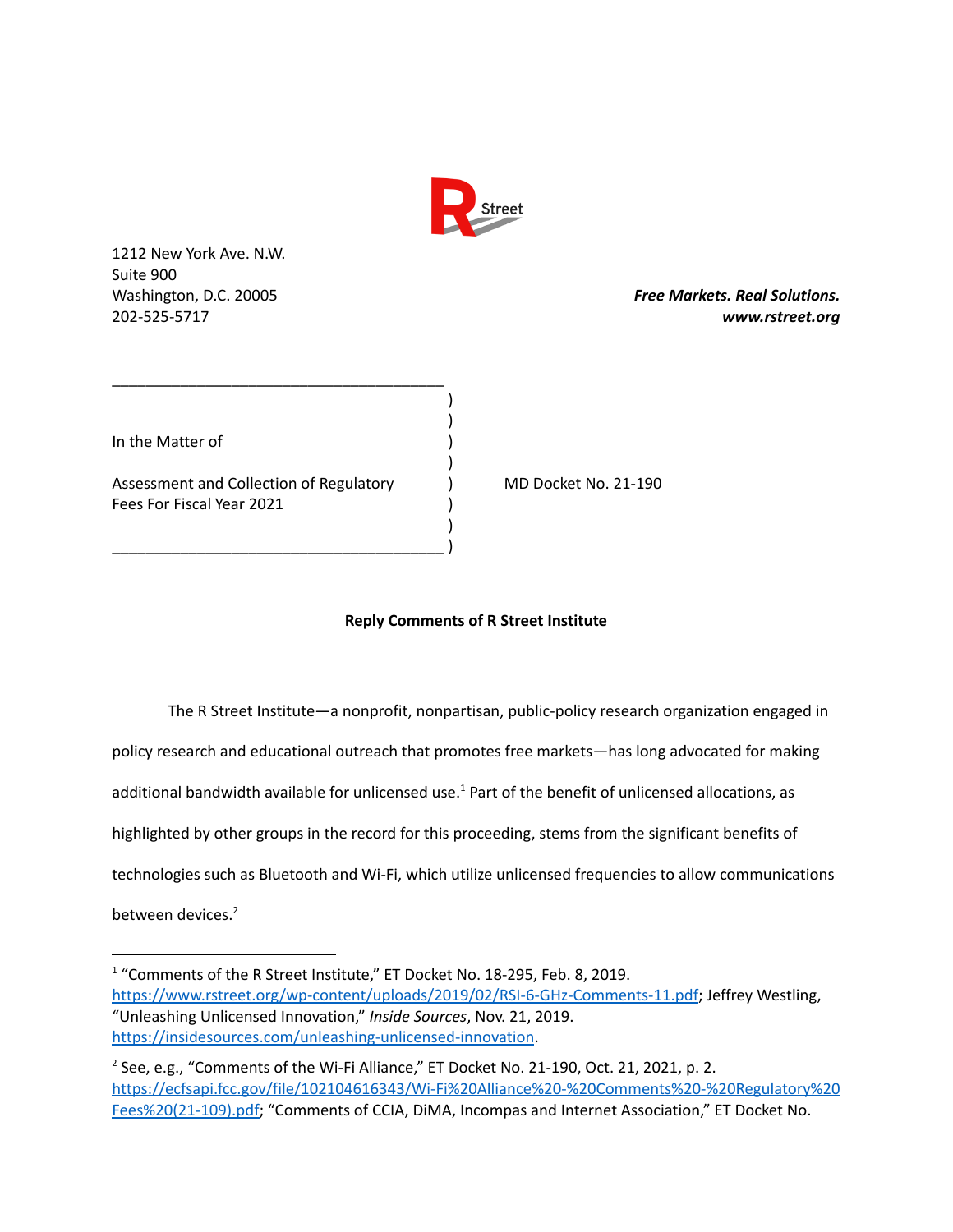However, the success of technologies already deployed represents only a fraction of the potential benefits from unlicensed allocations. Indeed, a core purpose of unlicensed allocations was to allow devices to utilize radios without the significant costs and burdens that come with acquiring an operating license from the Federal Communications Commission (Commission or FCC).<sup>3</sup> While the record is rife with comments highlighting legal and policy issues with a fee on unlicensed operations, an underdiscussed point is the inherent barrier that such a fee would erect on the innovation of new technologies and services—things which unlicensed use is designed to facilitate.

Wi-Fi is nearly ubiquitous, allowing individuals to connect to the Internet at their home, place of work, or even in public spaces. But none of this would have been possible without the reallocation of frequencies to unlicensed use, which allowed the technology to leverage so called "garbage bands" and test out spread spectrum technology previously almost unused by the industry.<sup>4</sup> Wi-Fi was always a risk, but developers could deploy and test the technology because they faced few barriers to entry.

While many now consider unlicensed nearly equivalent with Wi-Fi, we don't know what the next Wi-Fi or Bluetooth will be. Many different technologies use the unlicensed spectrum and many more could develop as the Commission allocates higher frequency bands that may seem less valuable in the moment. However, a regulatory fee on device manufacturers and the services that leverage unlicensed spectrum would defeat this underlying purpose. Instead of freely innovating and testing new devices, so long as they comply with the Part 15 rules, the Commission would insert additional risk into formulation. As a result, we may be left only with Wi-Fi and Bluetooth, and new services will lay fallow.

<sup>21-190,</sup> Oct. 21, 2021, p. 3.

[https://ecfsapi.fcc.gov/file/1021929321887/CCIA-DIMA-INCOMPAS-IA%20Reg%20Fee%20Comment%20](https://ecfsapi.fcc.gov/file/1021929321887/CCIA-DIMA-INCOMPAS-IA%20Reg%20Fee%20Comment%2010-21-21.pdf) [10-21-21.pdf.](https://ecfsapi.fcc.gov/file/1021929321887/CCIA-DIMA-INCOMPAS-IA%20Reg%20Fee%20Comment%2010-21-21.pdf)

<sup>3</sup> Federal Communications Commission, *Unlicensed Use of the 6 GHz; Expanding Flexible Use in Mid-Band Spectrum Between 3.7 and 24 GHz*, Notice of Proposed Rulemaking, ET Docket No. 18-295, Oct. 24, 2018, p. 1. <https://www.fcc.gov/document/fcc-proposes-more-spectrum-unlicensed-use-0>.

<sup>4</sup> Paul Milgrom et al., "The Case for Unlicensed Spectrum," Oct. 23, 2011, p. 9. [https://papers.ssrn.com/sol3/papers.cfm?abstract\\_id=1948257s](https://papers.ssrn.com/sol3/papers.cfm?abstract_id=1948257&download=yes).